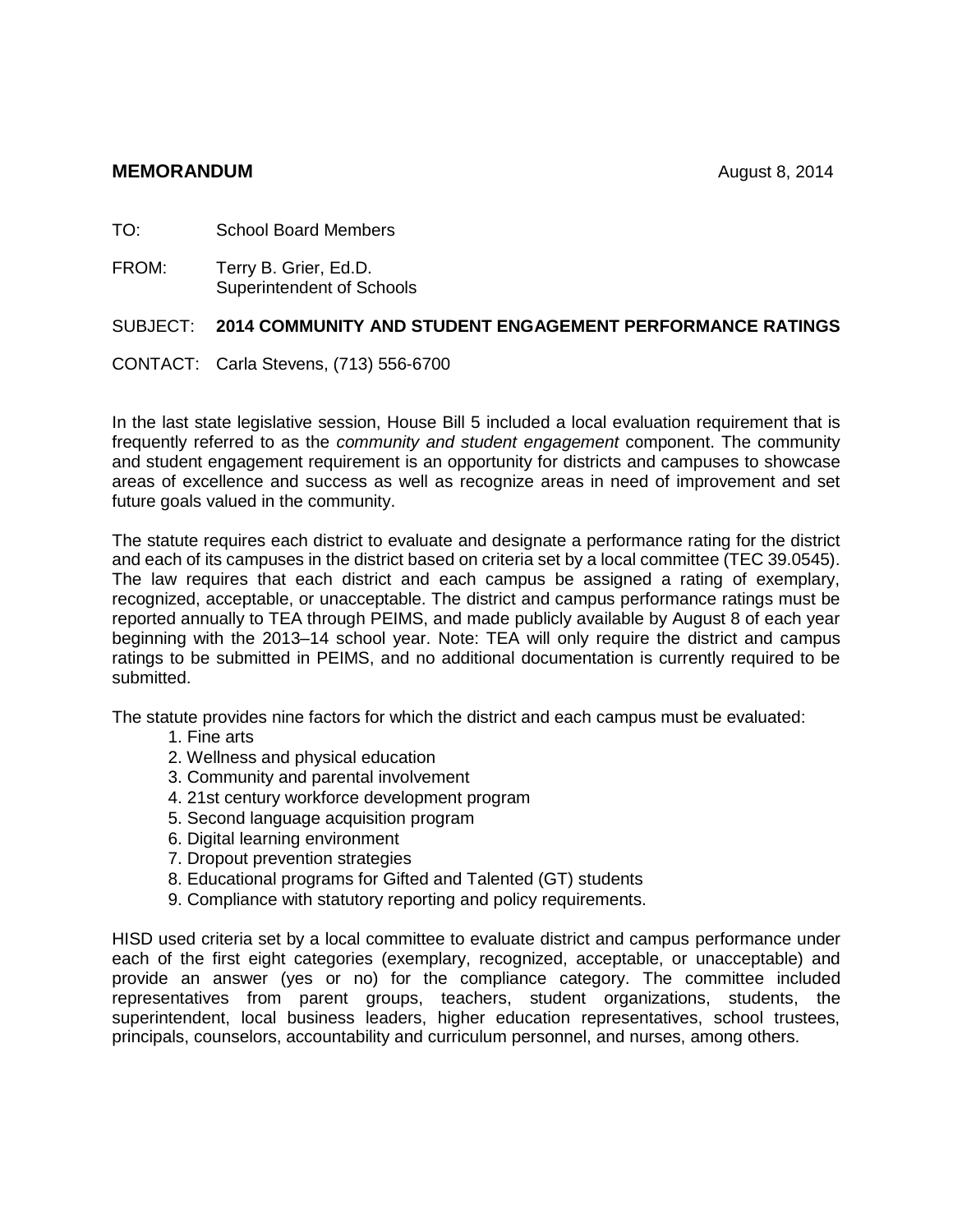The committee determined the criteria used for the evaluation through several processes that included:

- Soliciting feedback from existing district improvement committees and site-based committees
- Student Health Advisory Committee (SHAC) input on physical education and wellness factor
- A survey of parents, students, principals, teachers, local businesses and chambers of commerce asking for their input on areas of excellence as well as areas in need of improvement
- Soliciting input from Parent Teacher Associations (PTA), Parent Teacher Organizations (PTO), and the District Advisory Committee (DAC)
- Gathering input from student council and student body presidents
- Soliciting input from local chamber of commerce members

A rubric was then developed by the local HB 5 Community and Student Engagement Committee to help schools effectively rate their program performance based on the criteria developed by the committee using the following rating definitions:

- Not Applicable rating-the program does not exist on the campus or is in the first year of development
- Unacceptable rating is to be selected if the school does not meet indicator criteria
- Acceptable rating is to be selected if the school meets but does not exceed criteria
- Recognized rating is to be selected if the school exceeds the indicator criteria.
- Exemplary rating is to be selected if the school significantly exceeds the indicator criteria OR exceeds the criteria and has earned other unique designations in the category area (such as Fine Arts state-level awards, unique program offerings, etc.).

The overall performance of the district is summarized in **Table 1**, campus performance is summarized in **Table 2**. The performance of each campus in the district is detailed in **Table 3**.

Should you have further questions, please contact my office at (713) 556-6700.

Tung B. Quien

**Attachments** 

cc: Superintendent's Direct Reports Chief School Officers School Support Officers **Principals**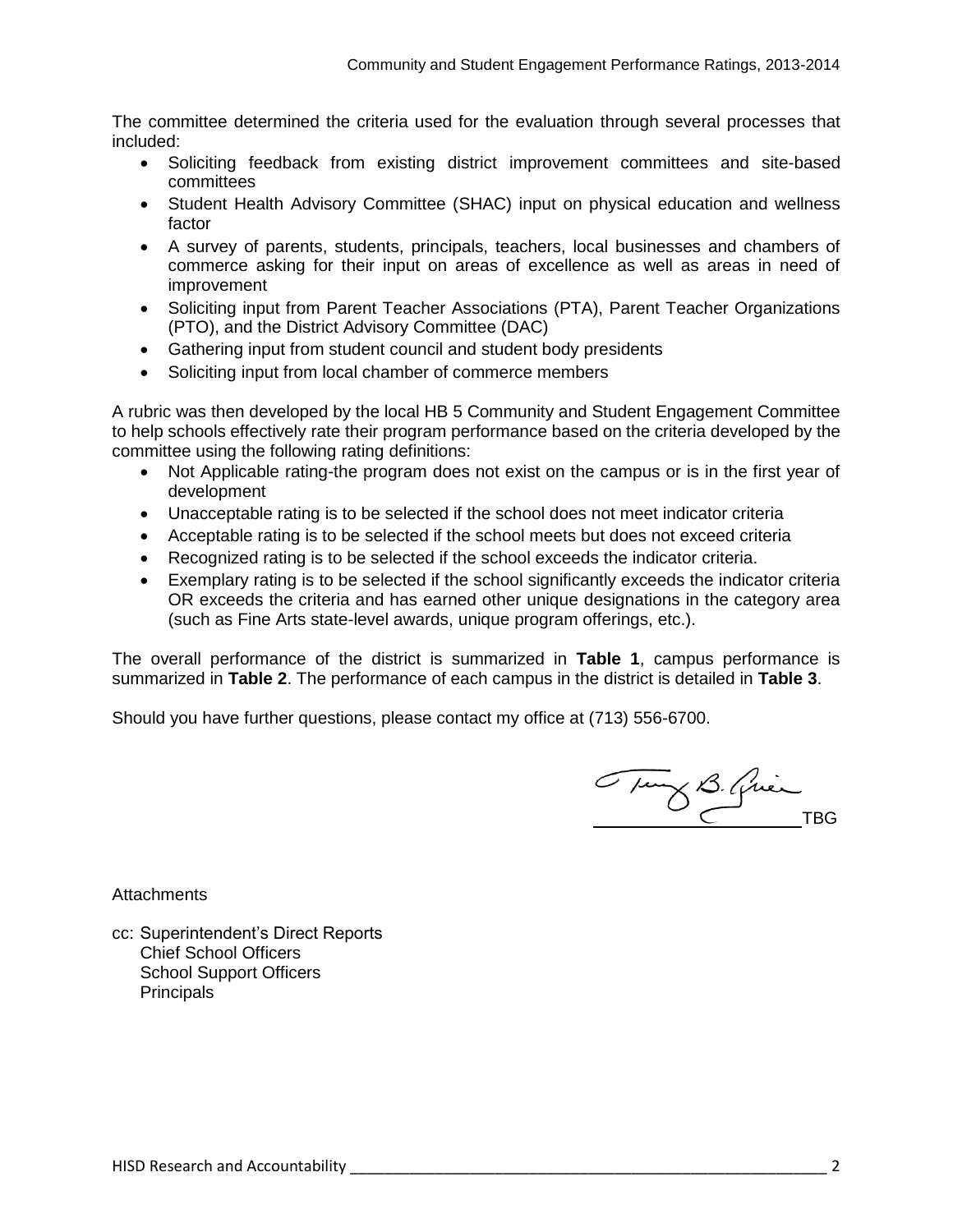|            | Table 1. District Community and Student Engagement Performance Ratings, 2013-2014 |                                      |                                                     |                                              |                                 |                                            |                                                  |                   |                                                  |
|------------|-----------------------------------------------------------------------------------|--------------------------------------|-----------------------------------------------------|----------------------------------------------|---------------------------------|--------------------------------------------|--------------------------------------------------|-------------------|--------------------------------------------------|
| Fine Arts  | Wellness &<br><b>Physical Ed</b>                                                  | Community<br>& Parent<br>Involvement | 21st Century<br>Workforce<br>Development<br>Program | Second<br>Language<br>Acquisition<br>Program | Digital Learning<br>Environment | Dropout<br>Prevention<br><b>Strategies</b> | Educational<br>Program for<br><b>GT Students</b> | Overall<br>Rating | Statutory<br>Reporting &<br>Policy<br>Compliance |
| Acceptable | Recognized                                                                        | Recognized                           | Recognized                                          | Recognized                                   | Recognized                      | Acceptable                                 | Recognized                                       | Recognized        | <b>YES</b>                                       |

|                       | Table 2. Summary of Community and Student Engagement Performance Ratings by Indicator, 2013-2014 |                              |                                      |                                                     |                                              |                                    |                                            |                                                  |                   |                                                  |  |  |  |  |  |
|-----------------------|--------------------------------------------------------------------------------------------------|------------------------------|--------------------------------------|-----------------------------------------------------|----------------------------------------------|------------------------------------|--------------------------------------------|--------------------------------------------------|-------------------|--------------------------------------------------|--|--|--|--|--|
| Rating                | Fine<br>Arts                                                                                     | Wellness<br>& Physical<br>Ed | Community<br>& Parent<br>Involvement | 21st Century<br>Workforce<br>Development<br>Program | Second<br>Language<br>Acquisition<br>Program | Digital<br>Learning<br>Environment | Dropout<br>Prevention<br><b>Strategies</b> | Educational<br>Program for<br><b>GT Students</b> | Overall<br>Rating | Statutory<br>Reporting &<br>Policy<br>Compliance |  |  |  |  |  |
| <b>Exemplary</b>      | 147                                                                                              | 206                          | 186                                  | 138                                                 | 187                                          | 179                                | 193                                        | 135                                              | 164               |                                                  |  |  |  |  |  |
| Recognized            | 78                                                                                               | 56                           | 66                                   | 74                                                  | 61                                           | 74                                 | 67                                         | 75                                               | 92                | All                                              |  |  |  |  |  |
| Acceptable            | 42                                                                                               | 11                           | 24                                   | 40                                                  | 21                                           | 22                                 | 14                                         | 44                                               | 21                | <b>Campuses</b><br>reported<br><b>YES</b>        |  |  |  |  |  |
| Unacceptable          |                                                                                                  | $\bf{0}$                     | $\bf{0}$                             | $\overline{2}$                                      | $\mathbf{0}$                                 | $\overline{2}$                     | $\mathbf{0}$                               | $\mathbf{3}$                                     | $\bf{0}$          |                                                  |  |  |  |  |  |
| <b>Not Applicable</b> | 9                                                                                                | 4                            |                                      | 23                                                  | 8                                            | $\mathbf{0}$                       | 3                                          | 20                                               | $\mathbf{0}$      |                                                  |  |  |  |  |  |

HISD Research and Accountability \_\_\_\_\_\_\_\_\_\_\_\_\_\_\_\_\_\_\_\_\_\_\_\_\_\_\_\_\_\_\_\_\_\_\_\_\_\_\_\_\_\_\_\_\_\_\_\_\_\_\_\_\_\_\_\_\_\_\_\_\_\_\_\_\_\_\_\_\_\_\_\_\_\_\_\_\_\_\_\_\_\_\_\_\_\_\_\_ 3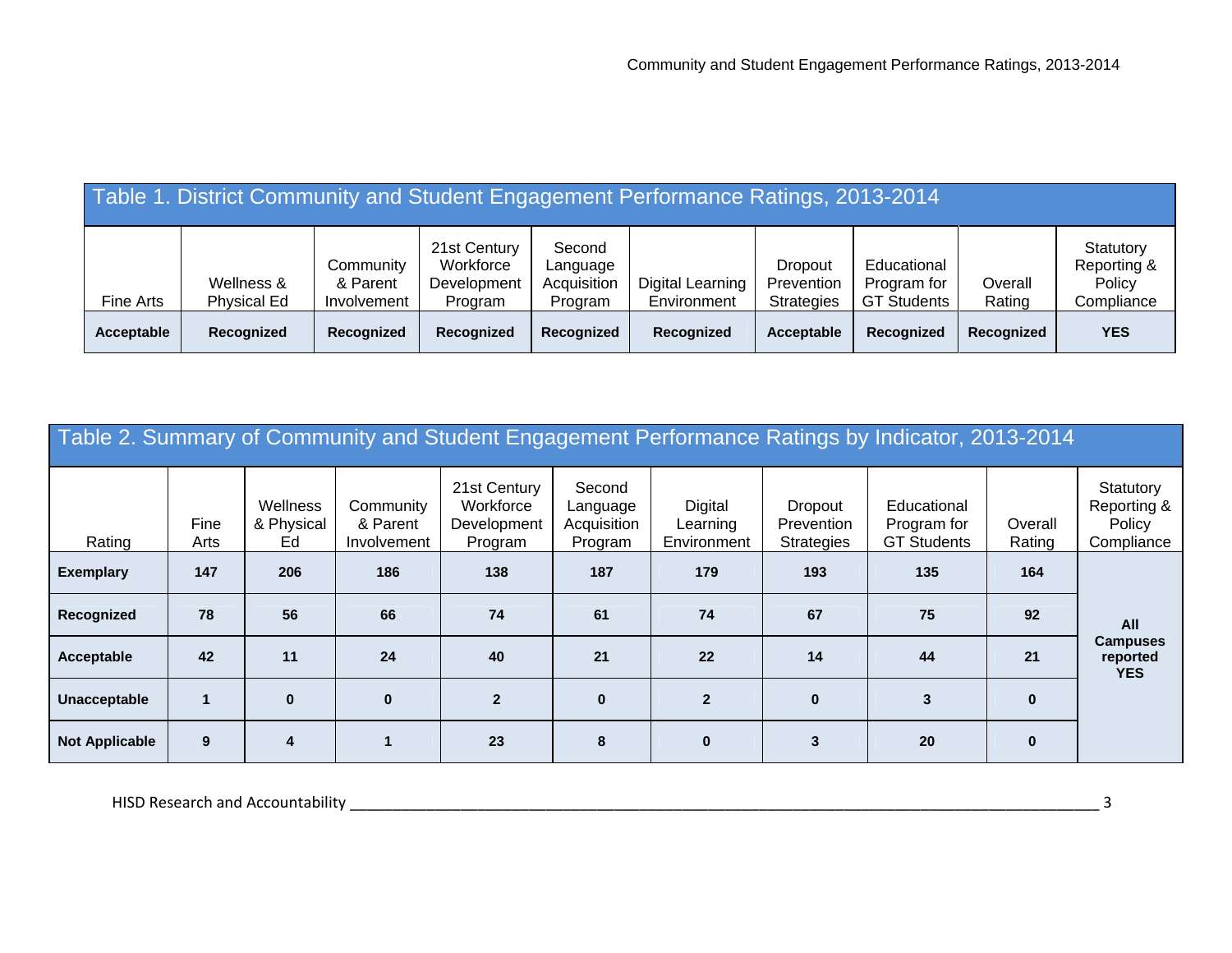## Table 3. Community and Student Engagement Performance Ratings by Campus, 2013‐2014

| County                |                                              |                  |                    | <b>Community &amp;</b> | 21st Century | <b>Second Lang</b> |                         | <b>Dropout</b>    | <b>Educational</b> |            | <b>Statutory Rpt</b> |
|-----------------------|----------------------------------------------|------------------|--------------------|------------------------|--------------|--------------------|-------------------------|-------------------|--------------------|------------|----------------------|
| <b>District</b>       |                                              |                  | Wellness &         | Parent                 | Workforce    | <b>Acquisition</b> | <b>Digital Learning</b> | Prevention        | Pgm for GT         | Overall    | & Policy             |
| Campus#               | <b>Campus Name</b>                           | <b>Fine Arts</b> | <b>Physical Ed</b> | Involvement            | Devel Pgm    | Pgm                | Environment             | <b>Strategies</b> | <b>Students</b>    | Rating     | Compliance           |
|                       | 101912462 Advanced Virtual Academy           | N/A              | Acceptable         | Acceptable             | Acceptable   | N/A                | Recognized              | Recognized        | N/A                | Acceptable | Yes                  |
| 101912102 Alcott ES   |                                              | Recognized       | Exemplary          | Recognized             | Recognized   | Recognized         | Exemplary               | Recognized        | Acceptable         | Recognized | Yes                  |
| 101912104 Almeda ES   |                                              | Exemplary        | Exemplary          | Exemplary              | Recognized   | Exemplary          | Recognized              | Recognized        | Recognized         | Exemplary  | Yes                  |
|                       | 101912105 Anderson ES                        | Exemplary        | Exemplary          | Exemplary              | Exemplary    | Exemplary          | Exemplary               | Exemplary         | Exemplary          | Exemplary  | Yes                  |
| 101912273 Ashford ES  |                                              | Recognized       | Exemplary          | Recognized             | Acceptable   | Exemplary          | Exemplary               | Recognized        | Recognized         | Recognized | Yes                  |
| 101912274 Askew ES    |                                              | Exemplary        | Exemplary          | Recognized             | Recognized   | Exemplary          | Exemplary               | Recognized        | Exemplary          | Exemplary  | Yes                  |
|                       | 101912106 Atherton ES                        | Exemplary        | Recognized         | Recognized             | Recognized   | Exemplary          | Recognized              | Recognized        | Exemplary          | Recognized | Yes                  |
| 101912041 Attucks MS  |                                              | Acceptable       | Recognized         | Recognized             | Exemplary    | Recognized         | Recognized              | Exemplary         | Exemplary          | Recognized | Yes                  |
| 101912001 Austin HS   |                                              | Exemplary        | Exemplary          | Recognized             | Exemplary    | Exemplary          | Exemplary               | Recognized        | Exemplary          | Exemplary  | Yes                  |
| 101912107 Barrick ES  |                                              | Recognized       | Exemplary          | Exemplary              | Exemplary    | Exemplary          | Recognized              | Exemplary         | Exemplary          | Exemplary  | Yes                  |
| 101912108 Bastian ES  |                                              | Recognized       | Recognized         | Recognized             | Recognized   | Recognized         | Recognized              | Recognized        | Recognized         | Recognized | Yes                  |
|                       | 101912467 Baylor College of Medicine Academy | N/A              | Exemplary          | Exemplary              | Exemplary    | Exemplary          | Exemplary               | Exemplary         | Exemplary          | Exemplary  | Yes                  |
| 101912151 Bell ES     |                                              | Exemplary        | Exemplary          | Exemplary              | N/A          | Exemplary          | Exemplary               | Exemplary         | Exemplary          | Exemplary  | Yes                  |
| 101912002 Bellaire HS |                                              | Exemplary        | Exemplary          | Exemplary              | Exemplary    | Exemplary          | Exemplary               | Exemplary         | Exemplary          | Exemplary  | Yes                  |
|                       | 101912360 Bellfort ECC                       | Recognized       | Exemplary          | Acceptable             | Exemplary    | Exemplary          | Exemplary               | Recognized        | Exemplary          | Recognized | Yes                  |
|                       | 101912295 Benavidez ES                       | Exemplary        | Exemplary          | Exemplary              | Exemplary    | Exemplary          | Exemplary               | Exemplary         | Exemplary          | Exemplary  | Yes                  |
|                       | 101912268 Benbrook ES                        | Exemplary        | Exemplary          | Exemplary              | Exemplary    | Exemplary          | Exemplary               | Exemplary         | Exemplary          | Exemplary  | Yes                  |
| 101912109 Berry ES    |                                              | Exemplary        | Exemplary          | Exemplary              | Recognized   | Exemplary          | Exemplary               | Exemplary         | Recognized         | Exemplary  | Yes                  |
| 101912042 Black MS    |                                              | Recognized       | Recognized         | Recognized             | Recognized   | Recognized         | Acceptable              | Recognized        | Recognized         | Recognized | Yes                  |
|                       | 101912110 Blackshear ES                      | Exemplary        | Exemplary          | Exemplary              | Exemplary    | Exemplary          | Exemplary               | Exemplary         | Recognized         | Exemplary  | Yes                  |
|                       | 101912111 Bonham ES                          | Acceptable       | Exemplary          | Exemplary              | Exemplary    | Exemplary          | Exemplary               | Exemplary         | Acceptable         | Recognized | Yes                  |
| 101912112 Bonner ES   |                                              | Acceptable       | Exemplary          | Recognized             | Recognized   | Exemplary          | Exemplary               | Acceptable        | Acceptable         | Recognized | Yes                  |
|                       | 101912114 Braeburn ES                        | Recognized       | Exemplary          | Exemplary              | Recognized   | Exemplary          | Exemplary               | Exemplary         | Exemplary          | Exemplary  | Yes                  |
|                       | 101912116 Briargrove ES                      | Exemplary        | Exemplary          | Exemplary              | Recognized   | Exemplary          | Exemplary               | Exemplary         | Recognized         | Exemplary  | Yes                  |
|                       | 101912344 Briarmeadow Charter School         | Exemplary        | Exemplary          | Exemplary              | Exemplary    | Exemplary          | Exemplary               | Exemplary         | Exemplary          | Exemplary  | Yes                  |
| 101912117 Briscoe ES  |                                              | Recognized       | Recognized         | Recognized             | Exemplary    | Exemplary          | Exemplary               | Exemplary         | Recognized         | Recognized | Yes                  |
|                       | 101912119 Brookline ES                       | Recognized       | Exemplary          | Exemplary              | Exemplary    | Exemplary          | Exemplary               | Exemplary         | Recognized         | Exemplary  | Yes                  |
|                       | 101912120 Browning ES                        | Exemplary        | Exemplary          | Exemplary              | Recognized   | Exemplary          | Exemplary               | Recognized        | Recognized         | Exemplary  | Yes                  |
| 101912121 Bruce ES    |                                              | Exemplary        | Exemplary          | Exemplary              | Exemplary    | Exemplary          | Exemplary               | Exemplary         | Exemplary          | Exemplary  | Yes                  |
| 101912122 Burbank ES  |                                              | Exemplary        | Exemplary          | Exemplary              | Exemplary    | Exemplary          | Exemplary               | Exemplary         | Exemplary          | Exemplary  | Yes                  |
|                       | 101912043 Burbank MS                         | Exemplary        | Exemplary          | Exemplary              | Exemplary    | Exemplary          | Exemplary               | Exemplary         | Exemplary          | Exemplary  | Yes                  |
| 101912124 Burnet ES   |                                              | Exemplary        | Exemplary          | Exemplary              | Exemplary    | Exemplary          | Recognized              | Exemplary         | Recognized         | Exemplary  | Yes                  |
| 101912125 Burrus ES   |                                              | Exemplary        | Exemplary          | Exemplary              | Recognized   | Recognized         | Exemplary               | Exemplary         | Recognized         | Exemplary  | Yes                  |
| 101912275 Bush ES     |                                              | Exemplary        | Exemplary          | Exemplary              | Exemplary    | Exemplary          | Exemplary               | Exemplary         | Exemplary          | Exemplary  | Yes                  |
| 101912287 Cage ES     |                                              | Recognized       | Recognized         | Recognized             | Recognized   | Recognized         | Recognized              | Recognized        | Recognized         | Recognized | Yes                  |
|                       | 101912322 Carnegie Vanguard HS               | Exemplary        | Recognized         | Exemplary              | Exemplary    | Exemplary          | Exemplary               | Exemplary         | Exemplary          | Exemplary  | Yes                  |
| 101912292 Carrillo ES |                                              | Recognized       | Exemplary          | Recognized             | Acceptable   | Exemplary          | Recognized              | Recognized        | Exemplary          | Recognized | Yes                  |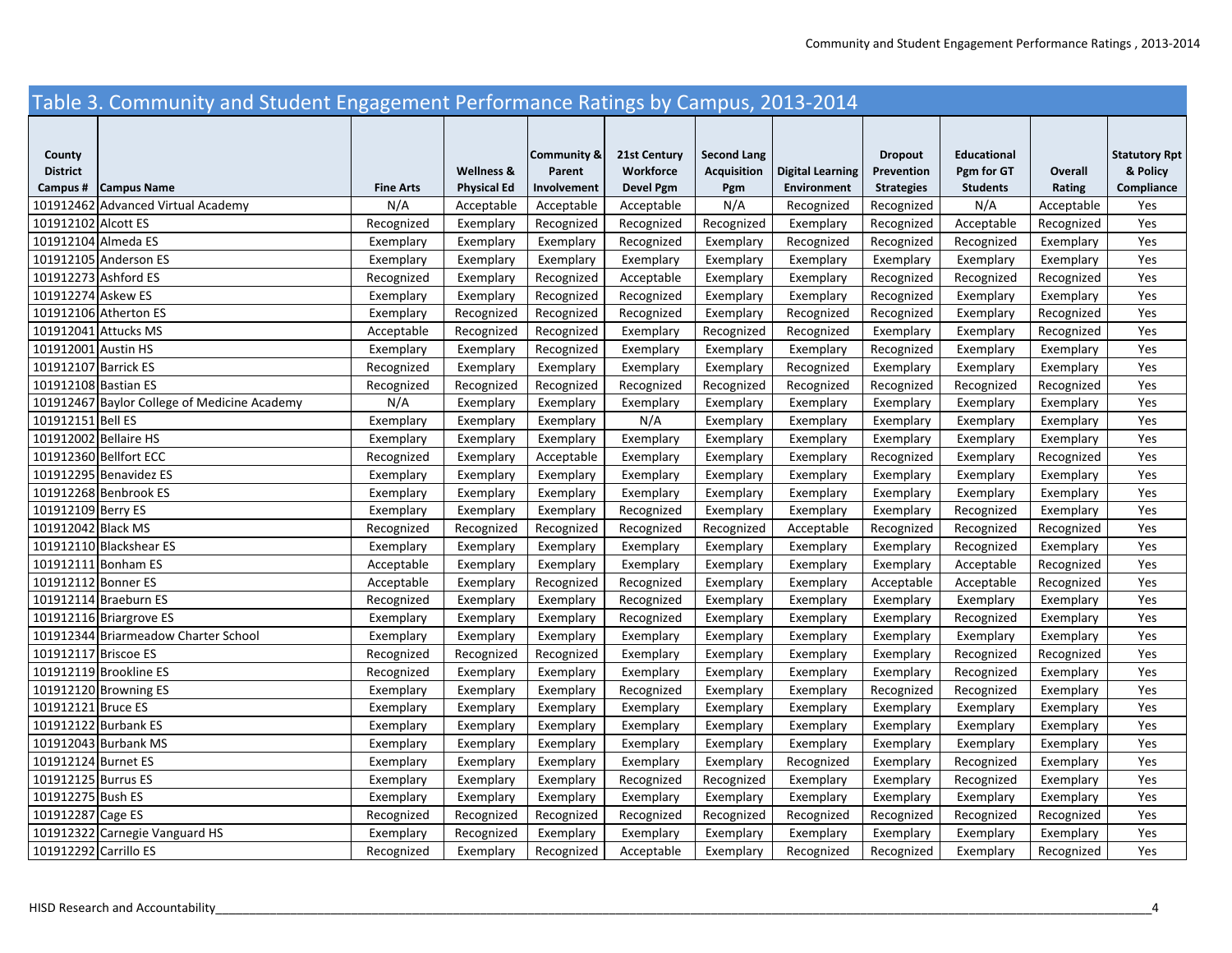| County<br><b>District</b> |                                              |                  | <b>Wellness &amp;</b> | <b>Community &amp;</b><br>Parent | 21st Century<br>Workforce | <b>Second Lang</b><br><b>Acquisition</b> | Digital Learning   | <b>Dropout</b><br>Prevention | <b>Educational</b><br>Pgm for GT | Overall    | <b>Statutory Rpt</b><br>& Policy |
|---------------------------|----------------------------------------------|------------------|-----------------------|----------------------------------|---------------------------|------------------------------------------|--------------------|------------------------------|----------------------------------|------------|----------------------------------|
| Campus#                   | <b>Campus Name</b>                           | <b>Fine Arts</b> | <b>Physical Ed</b>    | Involvement                      | <b>Devel Pgm</b>          | Pgm                                      | <b>Environment</b> | <b>Strategies</b>            | <b>Students</b>                  | Rating     | Compliance                       |
|                           | 101912323 Challenge Early College HS         | Exemplary        | Exemplary             | Exemplary                        | Exemplary                 | Exemplary                                | Recognized         | Exemplary                    | Exemplary                        | Exemplary  | Yes                              |
| 101912027 Chavez HS       |                                              | Recognized       | Recognized            | Exemplary                        | Acceptable                | Recognized                               | Exemplary          | Exemplary                    | Exemplary                        | Recognized | Yes                              |
| 101912048 Clifton MS      |                                              | Exemplary        | Exemplary             | Exemplary                        | Exemplary                 | Recognized                               | Exemplary          | Exemplary                    | Exemplary                        | Exemplary  | Yes                              |
| 101912123 Codwell ES      |                                              | Recognized       | Exemplary             | Exemplary                        | Exemplary                 | Recognized                               | Recognized         | Exemplary                    | Recognized                       | Recognized | Yes                              |
|                           | 101912013 Community Services                 | Recognized       | Recognized            | Recognized                       | Recognized                | Exemplary                                | Exemplary          | Recognized                   | Exemplary                        | Recognized | Yes                              |
| 101912130 Condit ES       |                                              | Exemplary        | Exemplary             | Exemplary                        | Exemplary                 | Exemplary                                | Exemplary          | Exemplary                    | Exemplary                        | Exemplary  | Yes                              |
| 101912358 Cook ES         |                                              | Exemplary        | Exemplary             | Exemplary                        | Exemplary                 | Exemplary                                | Exemplary          | Exemplary                    | Recognized                       | Exemplary  | Yes                              |
| 101912132 Coop ES         |                                              | Acceptable       | Exemplary             | Exemplary                        | Exemplary                 | Exemplary                                | Exemplary          | Recognized                   | Acceptable                       | Recognized | Yes                              |
|                           | 101912133 Cornelius ES                       | Exemplary        | Exemplary             | Exemplary                        | Exemplary                 | Exemplary                                | Exemplary          | Exemplary                    | Exemplary                        | Exemplary  | Yes                              |
| 101912290 Crespo ES       |                                              | Exemplary        | Exemplary             | Exemplary                        | N/A                       | Exemplary                                | Recognized         | Exemplary                    | Exemplary                        | Exemplary  | Yes                              |
|                           | 101912135 Crockett ES                        | Exemplary        | Exemplary             | Exemplary                        | Exemplary                 | Exemplary                                | Exemplary          | Exemplary                    | Recognized                       | Exemplary  | Yes                              |
| 101912044 Cullen MS       |                                              | Acceptable       | Acceptable            | Acceptable                       | Acceptable                | Acceptable                               | Acceptable         | Acceptable                   | Acceptable                       | Acceptable | Yes                              |
|                           | 101912136 Cunningham ES                      | Recognized       | Exemplary             | Recognized                       | Recognized                | Exemplary                                | Recognized         | Exemplary                    | Recognized                       | Recognized | Yes                              |
| 101912396 Daily ES        |                                              | Acceptable       | Exemplary             | Recognized                       | Acceptable                | Recognized                               | Recognized         | Recognized                   | Acceptable                       | Acceptable | Yes                              |
| 101912297 Davila ES       |                                              | Acceptable       | Recognized            | Acceptable                       | Acceptable                | Acceptable                               | Recognized         | Recognized                   | Acceptable                       | Acceptable | Yes                              |
| 101912003 Davis HS        |                                              | Exemplary        | Exemplary             | Exemplary                        | Exemplary                 | Exemplary                                | Exemplary          | Exemplary                    | Exemplary                        | Exemplary  | Yes                              |
| 101912045 Deady MS        |                                              | Acceptable       | Acceptable            | Acceptable                       | Unacceptable              | Recognized                               | Acceptable         | Recognized                   | Acceptable                       | Acceptable | Yes                              |
| 101912383 Deanda ES       |                                              | Acceptable       | Exemplary             | Exemplary                        | Exemplary                 | Exemplary                                | Exemplary          | Exemplary                    | Exemplary                        | Exemplary  | Yes                              |
|                           | 101912026 DeBakey HS                         | Recognized       | Exemplary             | Exemplary                        | Exemplary                 | Recognized                               | Recognized         | Exemplary                    | Exemplary                        | Exemplary  | Yes                              |
|                           | 101912137 DeChaumes ES                       | Exemplary        | Exemplary             | Exemplary                        | Exemplary                 | Exemplary                                | Exemplary          | Exemplary                    | Exemplary                        | Exemplary  | Yes                              |
|                           | 101912138 DeZavala ES                        | Exemplary        | Exemplary             | Exemplary                        | Exemplary                 | Exemplary                                | Exemplary          | Exemplary                    | Exemplary                        | Exemplary  | Yes                              |
| 101912139 Dodson ES       |                                              | Exemplary        | Exemplary             | Exemplary                        | Exemplary                 | Exemplary                                | Exemplary          | Exemplary                    | N/A                              | Exemplary  | Yes                              |
| 101912140 Dogan ES        |                                              | Acceptable       | Recognized            | Recognized                       | Exemplary                 | Recognized                               | Exemplary          | Recognized                   | Acceptable                       | Recognized | Yes                              |
|                           | 101912075 Dowling MS                         | Acceptable       | Exemplary             | Acceptable                       | Acceptable                | Exemplary                                | Acceptable         | Acceptable                   | Acceptable                       | Acceptable | Yes                              |
| 101912115 Durham ES       |                                              | Acceptable       | Acceptable            | Acceptable                       | Acceptable                | Acceptable                               | Acceptable         | Acceptable                   | Acceptable                       | Acceptable | Yes                              |
| 101912144 Durkee ES       |                                              | Exemplary        | Exemplary             | Exemplary                        | Exemplary                 | Exemplary                                | Exemplary          | Exemplary                    | Exemplary                        | Exemplary  | Yes                              |
|                           | 101912345 East Early College HS              | Recognized       | Acceptable            | Recognized                       | Exemplary                 | Recognized                               | Exemplary          | Exemplary                    | Exemplary                        | Recognized | Yes                              |
|                           | 101912301 Eastwood Academy Charter HS        | Exemplary        | Exemplary             | Exemplary                        | Exemplary                 | Exemplary                                | Exemplary          | Exemplary                    | Exemplary                        | Exemplary  | Yes                              |
| 101912046 Edison MS       |                                              | Acceptable       | Recognized            | Recognized                       | N/A                       | Exemplary                                | Acceptable         | Exemplary                    | Acceptable                       | Recognized | Yes                              |
| 101912147 Eliot ES        |                                              | Recognized       | Recognized            | Recognized                       | Recognized                | Recognized                               | Exemplary          | Recognized                   | Recognized                       | Recognized | Yes                              |
| 101912475 Elmore ES       |                                              | Unacceptable     | Recognized            | Recognized                       | Acceptable                | Recognized                               | Recognized         | Exemplary                    | Acceptable                       | Recognized | Yes                              |
| 101912148 Elrod ES        |                                              | Recognized       | Exemplary             | Exemplary                        | Exemplary                 | Exemplary                                | Exemplary          | Recognized                   | Exemplary                        | Exemplary  | Yes                              |
|                           | 101912149 Emerson ES                         | Exemplary        | Exemplary             | Exemplary                        | Exemplary                 | Exemplary                                | Exemplary          | Exemplary                    | Exemplary                        | Exemplary  | Yes                              |
|                           | 101912364 Energized for Excellence Academy   | Exemplary        | Exemplary             | Exemplary                        | Recognized                | Exemplary                                | Recognized         | Exemplary                    | N/A                              | Exemplary  | Yes                              |
|                           | 101912350 Energized for Excellence ECC       | Exemplary        | Exemplary             | Exemplary                        | N/A                       | N/A                                      | Acceptable         | Exemplary                    | N/A                              | Exemplary  | Yes                              |
|                           | 101912342 Energized for Excellence MS        | Recognized       | Recognized            | Recognized                       | Recognized                | Exemplary                                | Exemplary          | Exemplary                    | N/A                              | Recognized | Yes                              |
|                           | 101912321 Energized for STEM Academy         | Exemplary        | Recognized            | Exemplary                        | Exemplary                 | Recognized                               | Recognized         | Exemplary                    | N/A                              | Exemplary  | Yes                              |
|                           | 101912455 Energized For STEM Academy West HS | Exemplary        | Exemplary             | Exemplary                        | Exemplary                 | Exemplary                                | Exemplary          | Exemplary                    | Exemplary                        | Exemplary  | Yes                              |
|                           | 101912390 Energized For STEM Academy West MS | Exemplary        | Exemplary             | Exemplary                        | Exemplary                 | Exemplary                                | Exemplary          | Exemplary                    | Exemplary                        | Exemplary  | Yes                              |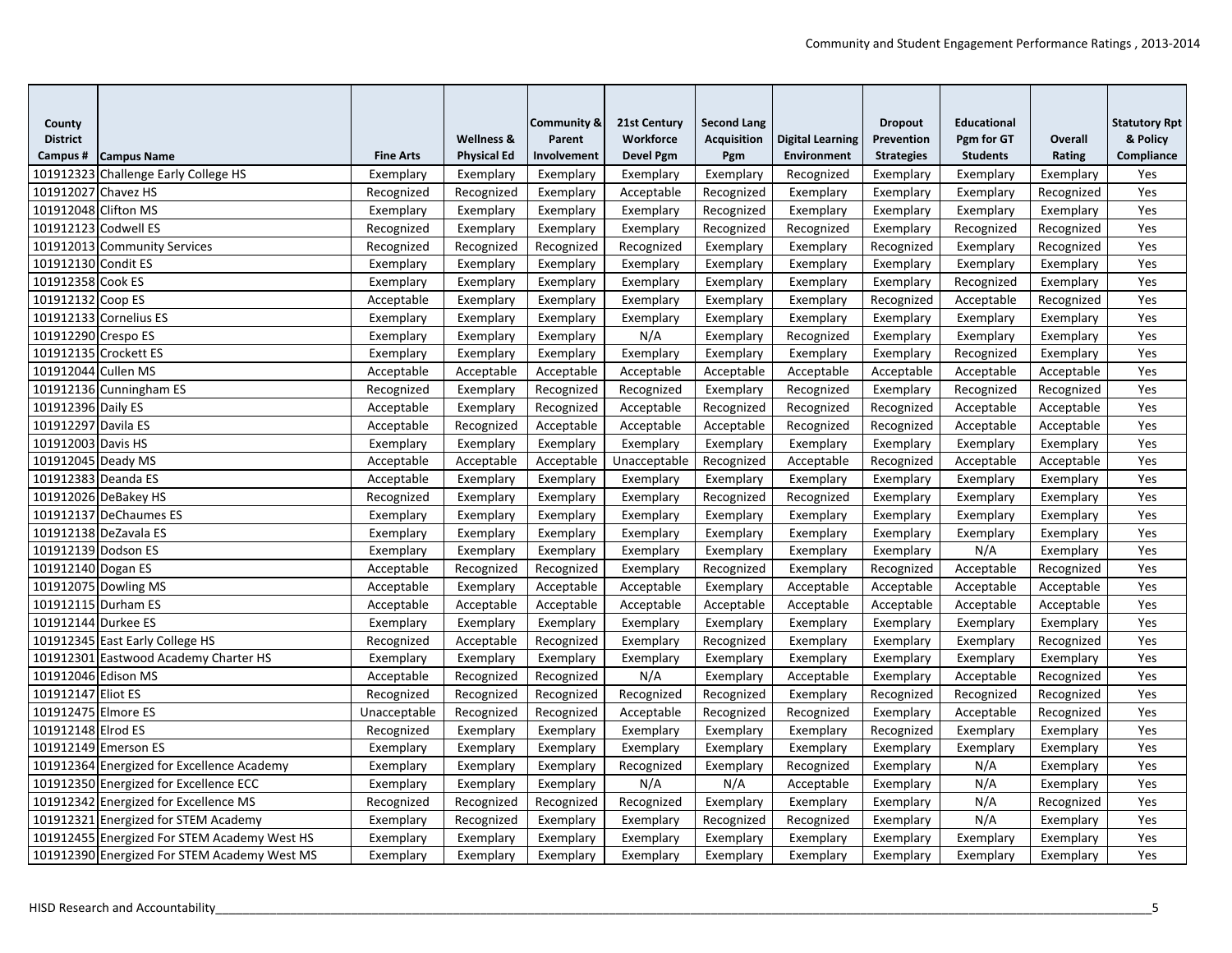| County                |                                     |                  |                       | <b>Community &amp;</b> | 21st Century     | <b>Second Lang</b> |                         | <b>Dropout</b>    | <b>Educational</b> |            | <b>Statutory Rpt</b> |
|-----------------------|-------------------------------------|------------------|-----------------------|------------------------|------------------|--------------------|-------------------------|-------------------|--------------------|------------|----------------------|
| <b>District</b>       |                                     |                  | <b>Wellness &amp;</b> | Parent                 | Workforce        | <b>Acquisition</b> | <b>Digital Learning</b> | Prevention        | Pgm for GT         | Overall    | & Policy             |
| Campus#               | <b>Campus Name</b>                  | <b>Fine Arts</b> | <b>Physical Ed</b>    | Involvement            | <b>Devel Pgm</b> | Pgm                | <b>Environment</b>      | <b>Strategies</b> | <b>Students</b>    | Rating     | Compliance           |
|                       | 101912468 Energy Institute HS       | N/A              | Recognized            | Exemplary              | Exemplary        | Recognized         | Exemplary               | Exemplary         | Recognized         | Exemplary  | Yes                  |
|                       | 101912459 E-STEM Academy Central MS | Exemplary        | Recognized            | Exemplary              | Exemplary        | Exemplary          | Recognized              | Exemplary         | N/A                | Exemplary  | Yes                  |
| 101912352 Farias ECC  |                                     | Exemplary        | Exemplary             | Exemplary              | N/A              | Exemplary          | Exemplary               | Exemplary         | N/A                | Exemplary  | Yes                  |
| 101912152 Field ES    |                                     | Exemplary        | Exemplary             | Exemplary              | Exemplary        | Exemplary          | Exemplary               | Exemplary         | Recognized         | Exemplary  | Yes                  |
|                       | 101912078 Fleming MS                | Exemplary        | Exemplary             | Exemplary              | Recognized       | Exemplary          | Exemplary               | Exemplary         | Exemplary          | Exemplary  | Yes                  |
|                       | 101912271 Foerster ES               | Recognized       | Exemplary             | Exemplary              | Exemplary        | Exemplary          | Exemplary               | Exemplary         | Exemplary          | Exemplary  | Yes                  |
|                       | 101912153 Fondren ES                | Exemplary        | Exemplary             | Exemplary              | Exemplary        | Exemplary          | Exemplary               | Exemplary         | Exemplary          | Exemplary  | Yes                  |
|                       | 101912072 Fondren MS                | Acceptable       | Exemplary             | Recognized             | Acceptable       | Exemplary          | Recognized              | Recognized        | Acceptable         | Recognized | Yes                  |
|                       | 101912047 Fonville MS               | Acceptable       | Recognized            | Acceptable             | Acceptable       | Recognized         | Acceptable              | Recognized        | Acceptable         | Acceptable | Yes                  |
|                       | 101912470 Fonwood ES                | Acceptable       | Recognized            | Acceptable             | Acceptable       | Recognized         | Recognized              | Recognized        | N/A                | Recognized | Yes                  |
|                       | 101912476 Forest Brook MS           | Acceptable       | Exemplary             | Acceptable             | Unacceptable     | Acceptable         | Acceptable              | Recognized        | Unacceptable       | Acceptable | Yes                  |
| 101912154 Foster ES   |                                     | Recognized       | Exemplary             | Exemplary              | Exemplary        | Recognized         | Exemplary               | Exemplary         | Recognized         | Exemplary  | Yes                  |
| 101912155 Franklin ES |                                     | Exemplary        | Exemplary             | Exemplary              | Exemplary        | Exemplary          | Exemplary               | Exemplary         | Exemplary          | Exemplary  | Yes                  |
| 101912156 Frost ES    |                                     | Recognized       | Exemplary             | Exemplary              | Exemplary        | Exemplary          | Exemplary               | Exemplary         | Exemplary          | Exemplary  | Yes                  |
| 101912004 Furr HS     |                                     | Exemplary        | Exemplary             | Exemplary              | Exemplary        | Exemplary          | Exemplary               | Exemplary         | Exemplary          | Exemplary  | Yes                  |
|                       | 101912291 Gallegos ES               | Recognized       | Exemplary             | Exemplary              | Recognized       | Exemplary          | Recognized              | Recognized        | Recognized         | Recognized | Yes                  |
| 101912283 Garcia ES   |                                     | Recognized       | Exemplary             | Exemplary              | Recognized       | Exemplary          | Recognized              | Exemplary         | Recognized         | Recognized | Yes                  |
|                       | 101912157 Garden Oaks ES            | Exemplary        | Exemplary             | Exemplary              | Exemplary        | Exemplary          | Exemplary               | Exemplary         | Exemplary          | Exemplary  | Yes                  |
|                       | 101912158 Garden Villas ES          | Exemplary        | Recognized            | Recognized             | Recognized       | Acceptable         | Exemplary               | Exemplary         | Exemplary          | Recognized | Yes                  |
|                       | 101912159 Golfcrest ES              | Acceptable       | Exemplary             | Exemplary              | Acceptable       | Recognized         | Exemplary               | Recognized        | Recognized         | Recognized | Yes                  |
| 101912068 Grady MS    |                                     | Exemplary        | Exemplary             | Exemplary              | Recognized       | Exemplary          | Recognized              | Exemplary         | Acceptable         | Recognized | Yes                  |
| 101912162 Gregg ES    |                                     | Recognized       | Exemplary             | Exemplary              | Exemplary        | Recognized         | Exemplary               | Exemplary         | Recognized         | Recognized | Yes                  |
|                       | 101912058 Gregory-Lincoln MS        | Exemplary        | Exemplary             | Exemplary              | Exemplary        | Exemplary          | Exemplary               | Exemplary         | Exemplary          | Exemplary  | Yes                  |
|                       | 101912262 Grissom ES                | Recognized       | Recognized            | Exemplary              | Recognized       | Exemplary          | Exemplary               | Exemplary         | Exemplary          | Exemplary  | Yes                  |
| 101912369 Gross ES    |                                     | Exemplary        | Exemplary             | Exemplary              | Exemplary        | Exemplary          | Exemplary               | Exemplary         | Exemplary          | Exemplary  | Yes                  |
| 101912131 Halpin ECC  |                                     | Acceptable       | Exemplary             | Recognized             | Recognized       | Exemplary          | Exemplary               | Recognized        | Acceptable         | Recognized | Yes                  |
|                       | 101912049 Hamilton MS               | Recognized       | Exemplary             | Recognized             | Acceptable       | Exemplary          | Recognized              | Recognized        | Recognized         | Recognized | Yes                  |
|                       | 101912094 Harper Alternative        | N/A              | Recognized            | Acceptable             | Recognized       | Acceptable         | Recognized              | Recognized        | N/A                | Recognized | Yes                  |
|                       | 101912166 Harris, J. R. ES          | Exemplary        | Exemplary             | Exemplary              | Exemplary        | Exemplary          | Exemplary               | Exemplary         | Exemplary          | Exemplary  | Yes                  |
|                       | 101912167 Harris, R. P. ES          | Recognized       | Exemplary             | Recognized             | Recognized       | Exemplary          | Recognized              | Recognized        | Recognized         | Recognized | Yes                  |
|                       | 101912051 Hartman MS                | Acceptable       | Exemplary             | Exemplary              | Acceptable       | Recognized         | Recognized              | Exemplary         | Recognized         | Acceptable | Yes                  |
|                       | 101912168 Hartsfield ES             | Acceptable       | Exemplary             | Exemplary              | Acceptable       | Recognized         | Recognized              | Recognized        | Recognized         | Recognized | Yes                  |
| 101912169 Harvard ES  |                                     | Exemplary        | Exemplary             | Exemplary              | Exemplary        | Exemplary          | Exemplary               | Exemplary         | Exemplary          | Exemplary  | Yes                  |
|                       | 101912097 HCC Life Skills           | N/A              | Exemplary             | Exemplary              | Exemplary        | Recognized         | Recognized              | Exemplary         | N/A                | Exemplary  | Yes                  |
| 101912170 Helms ES    |                                     | Exemplary        | Exemplary             | Exemplary              | Recognized       | Exemplary          | Exemplary               | Recognized        | Acceptable         | Exemplary  | Yes                  |
|                       | 101912171 Henderson, J.P. ES        | Exemplary        | Exemplary             | Exemplary              | Exemplary        | Exemplary          | Exemplary               | Exemplary         | Exemplary          | Exemplary  | Yes                  |
|                       | 101912172 Henderson, N.Q ES         | Recognized       | Exemplary             | Exemplary              | Acceptable       | Recognized         | Recognized              | Recognized        | Acceptable         | Recognized | Yes                  |
| 101912052 Henry MS    |                                     | Recognized       | Exemplary             | Recognized             | Recognized       | Exemplary          | Exemplary               | Exemplary         | Acceptable         | Recognized | Yes                  |
| 101912173 Herod ES    |                                     | Exemplary        | Exemplary             | Exemplary              | N/A              | Exemplary          | Exemplary               | Exemplary         | Exemplary          | Exemplary  | Yes                  |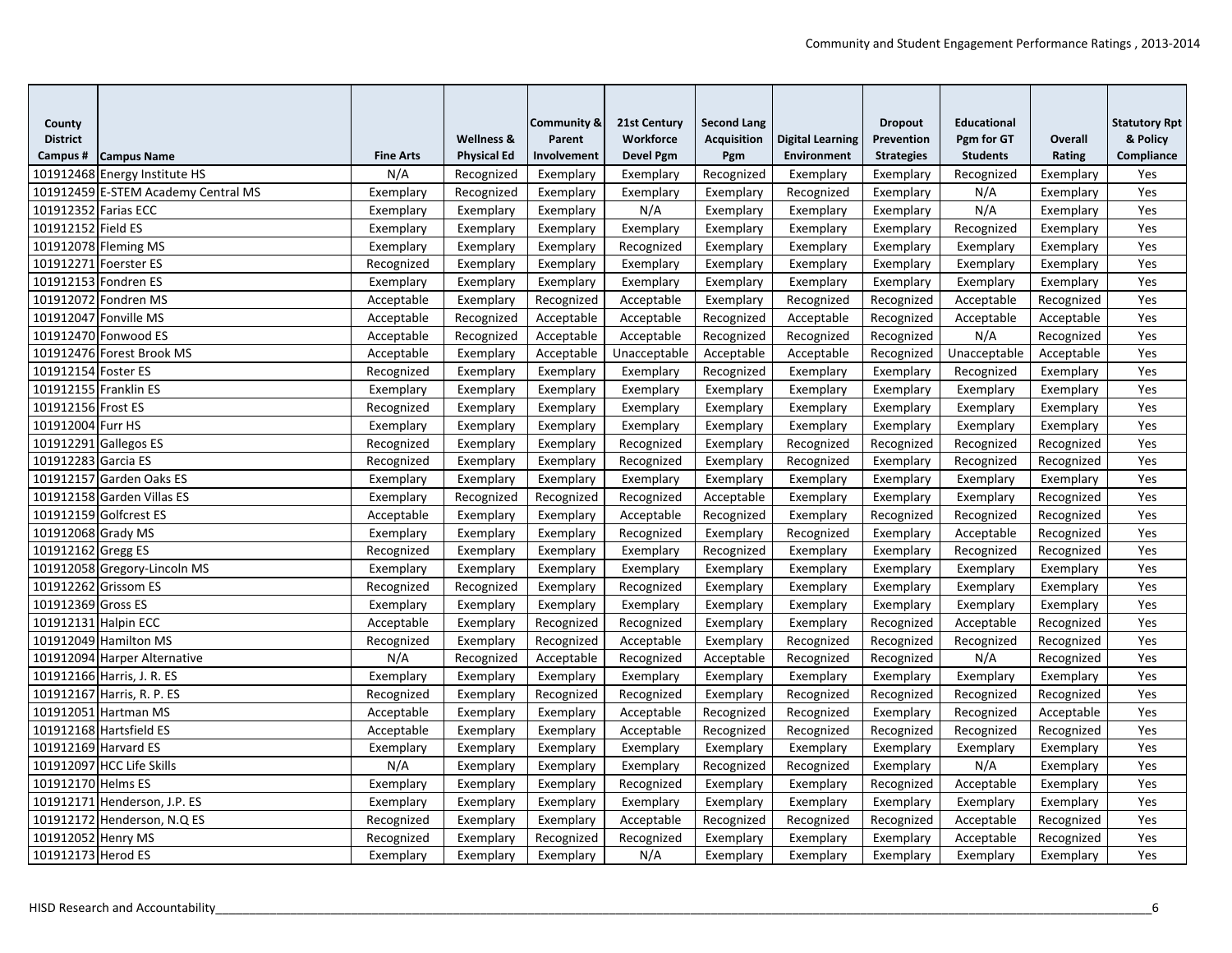|                           |                                                     |                  |                       |                                  | 21st Century     |                                          |                         | <b>Dropout</b>    | <b>Educational</b> |            |                                  |
|---------------------------|-----------------------------------------------------|------------------|-----------------------|----------------------------------|------------------|------------------------------------------|-------------------------|-------------------|--------------------|------------|----------------------------------|
| County<br><b>District</b> |                                                     |                  | <b>Wellness &amp;</b> | <b>Community &amp;</b><br>Parent | Workforce        | <b>Second Lang</b><br><b>Acquisition</b> | <b>Digital Learning</b> | Prevention        | Pgm for GT         | Overall    | <b>Statutory Rpt</b><br>& Policy |
| Campus #                  | <b>Campus Name</b>                                  | <b>Fine Arts</b> | <b>Physical Ed</b>    | Involvement                      | <b>Devel Pgm</b> | Pgm                                      | <b>Environment</b>      | <b>Strategies</b> | <b>Students</b>    | Rating     | Compliance                       |
| 101912286 Herrera ES      |                                                     | Exemplary        | Exemplary             | Exemplary                        | Exemplary        | Exemplary                                | Exemplary               | Exemplary         | Exemplary          | Exemplary  | Yes                              |
|                           | 101912174 Highland Heights ES                       | Acceptable       | Exemplary             | Recognized                       | Acceptable       | Exemplary                                | Exemplary               | Exemplary         | Acceptable         | Recognized | Yes                              |
| 101912473 Hilliard ES     |                                                     | N/A              | Recognized            | Recognized                       | N/A              | Recognized                               | Acceptable              | Acceptable        | Acceptable         | Recognized | Yes                              |
|                           | 101912395 Hines-Caldwell ES                         | Recognized       | Exemplary             | Exemplary                        | Exemplary        | Recognized                               | Recognized              | Exemplary         | Exemplary          | Recognized | Yes                              |
| 101912175 Hobby ES        |                                                     | Recognized       | Exemplary             | Exemplary                        | Exemplary        | Exemplary                                | Recognized              | Recognized        | Exemplary          | Exemplary  | Yes                              |
| 101912053 Hogg MS         |                                                     | Recognized       | Recognized            | Recognized                       | Recognized       | Recognized                               | Recognized              | Recognized        | Recognized         | Recognized | Yes                              |
|                           | 101912050 Holland MS                                | Exemplary        | Exemplary             | Exemplary                        | Recognized       | Exemplary                                | Exemplary               | Exemplary         | Recognized         | Exemplary  | Yes                              |
|                           | 101912329 Hope Academy                              | Acceptable       | Acceptable            | Acceptable                       | N/A              | Acceptable                               | Acceptable              | Acceptable        | Acceptable         | Acceptable | Yes                              |
| 101912178 Horn ES         |                                                     | Exemplary        | Exemplary             | Exemplary                        | Exemplary        | Exemplary                                | Exemplary               | Exemplary         | Exemplary          | Exemplary  | Yes                              |
|                           | 101912348 Houston Academy for International Studies | Exemplary        | Exemplary             | Exemplary                        | Exemplary        | Exemplary                                | Exemplary               | Exemplary         | Exemplary          | Exemplary  | Yes                              |
|                           | 101912310 Houston MST                               | Exemplary        | Recognized            | Exemplary                        | Recognized       | Recognized                               | Recognized              | Exemplary         | Exemplary          | Recognized | Yes                              |
|                           | 101912456 HS Ahead Academy                          | Exemplary        | Exemplary             | Exemplary                        | Recognized       | Recognized                               | Exemplary               | Exemplary         | N/A                | Exemplary  | Yes                              |
| 101912034 HSLECJ          |                                                     | Exemplary        | Recognized            | Acceptable                       | Exemplary        | Recognized                               | Acceptable              | Recognized        | Recognized         | Recognized | Yes                              |
| 101912025 HSPVA           |                                                     | Exemplary        | Exemplary             | Exemplary                        | Exemplary        | N/A                                      | Exemplary               | Exemplary         | Exemplary          | Exemplary  | Yes                              |
|                           | 101912300 Inspired for Excellence Academy West      | Exemplary        | Recognized            | Recognized                       | N/A              | Acceptable                               | Exemplary               | Exemplary         | N/A                | Recognized | Yes                              |
| 101912180 Isaacs ES       |                                                     | Exemplary        | Exemplary             | Recognized                       | Exemplary        | Exemplary                                | Exemplary               | Exemplary         | Exemplary          | Exemplary  | Yes                              |
|                           | 101912054 Jackson MS                                | Exemplary        | Exemplary             | Exemplary                        | Exemplary        | Exemplary                                | Recognized              | Exemplary         | Recognized         | Exemplary  | Yes                              |
|                           | 101912181 Janowski ES                               | Recognized       | Recognized            | Recognized                       | Acceptable       | Recognized                               | Acceptable              | Acceptable        | Acceptable         | Acceptable | Yes                              |
|                           | 101912182 Jefferson ES                              | Exemplary        | Exemplary             | Exemplary                        | Exemplary        | Exemplary                                | Exemplary               | Exemplary         | Exemplary          | Exemplary  | Yes                              |
|                           | 101912055 Johnston MS                               | Exemplary        | Exemplary             | Exemplary                        | Exemplary        | Exemplary                                | Exemplary               | Exemplary         | Exemplary          | Exemplary  | Yes                              |
| 101912006 Jones HS        |                                                     | Acceptable       | Exemplary             | Exemplary                        | Exemplary        | Exemplary                                | Exemplary               | Recognized        | Acceptable         | Recognized | Yes                              |
| 101912033 Jordan HS       |                                                     | Recognized       | Recognized            | Recognized                       | Exemplary        | Acceptable                               | Recognized              | Recognized        | Acceptable         | Recognized | Yes                              |
|                           | 101912378 Kandy Stripe Academy                      | Exemplary        | Exemplary             | Exemplary                        | N/A              | N/A                                      | Exemplary               | Exemplary         | N/A                | Recognized | Yes                              |
|                           | 101912185 Kashmere Gardens ES                       | Recognized       | Recognized            | Exemplary                        | Recognized       | Exemplary                                | Exemplary               | Exemplary         | Recognized         | Recognized | Yes                              |
|                           | 101912007 Kashmere HS                               | Recognized       | Exemplary             | Exemplary                        | Exemplary        | Recognized                               | Exemplary               | Exemplary         | Recognized         | Exemplary  | Yes                              |
| 101912187 Kelso ES        |                                                     | Recognized       | Recognized            | Recognized                       | Acceptable       | Exemplary                                | Recognized              | Recognized        | Acceptable         | Recognized | Yes                              |
|                           | 101912188 Kennedy ES                                | Acceptable       | Exemplary             | Exemplary                        | Exemplary        | Exemplary                                | Exemplary               | Exemplary         | Exemplary          | Exemplary  | Yes                              |
|                           | 101912389 Ketelsen ES                               | Recognized       | Exemplary             | Exemplary                        | Recognized       | Exemplary                                | Recognized              | Recognized        | Recognized         | Recognized | Yes                              |
| 101912079 Key MS          |                                                     | Recognized       | Acceptable            | Recognized                       | Acceptable       | Acceptable                               | Recognized              | Recognized        | Recognized         | Recognized | Yes                              |
| 101912355 King ECC        |                                                     | Acceptable       | Exemplary             | Exemplary                        | N/A              | Acceptable                               | Exemplary               | Exemplary         | Recognized         | Exemplary  | Yes                              |
| 101912189 Kolter ES       |                                                     | Recognized       | Exemplary             | Exemplary                        | Recognized       | Exemplary                                | Exemplary               | Recognized        | Exemplary          | Exemplary  | Yes                              |
| 101912008 Lamar HS        |                                                     | Recognized       | Recognized            | Exemplary                        | Exemplary        | Recognized                               | Exemplary               | Exemplary         | Recognized         | Recognized | Yes                              |
| 101912057 Lanier MS       |                                                     | Exemplary        | Exemplary             | Exemplary                        | Exemplary        | Exemplary                                | Exemplary               | Exemplary         | Exemplary          | Exemplary  | Yes                              |
| 101912192 Lantrip ES      |                                                     | Recognized       | Exemplary             | Exemplary                        | Acceptable       | Exemplary                                | Recognized              | Exemplary         | Recognized         | Recognized | Yes                              |
|                           | 101912340 Las Americas MS                           | Recognized       | Exemplary             | Exemplary                        | Recognized       | Exemplary                                | Exemplary               | Exemplary         | N/A                | Exemplary  | Yes                              |
|                           | 101912357 Laurenzo ECC                              | Recognized       | Recognized            | Exemplary                        | Acceptable       | Exemplary                                | Recognized              | Recognized        | Acceptable         | Recognized | Yes                              |
| 101912263 Law ES          |                                                     | Recognized       | Recognized            | Recognized                       | Recognized       | Recognized                               | Recognized              | Acceptable        | Recognized         | Recognized | Yes                              |
| 101912009 Lee HS          |                                                     | Exemplary        | Exemplary             | Recognized                       | Exemplary        | Exemplary                                | Exemplary               | Exemplary         | Recognized         | Exemplary  | Yes                              |
| 101912194 Lewis ES        |                                                     | Recognized       | Recognized            | Recognized                       | Acceptable       | Recognized                               | Acceptable              | Recognized        | Acceptable         | Recognized | Yes                              |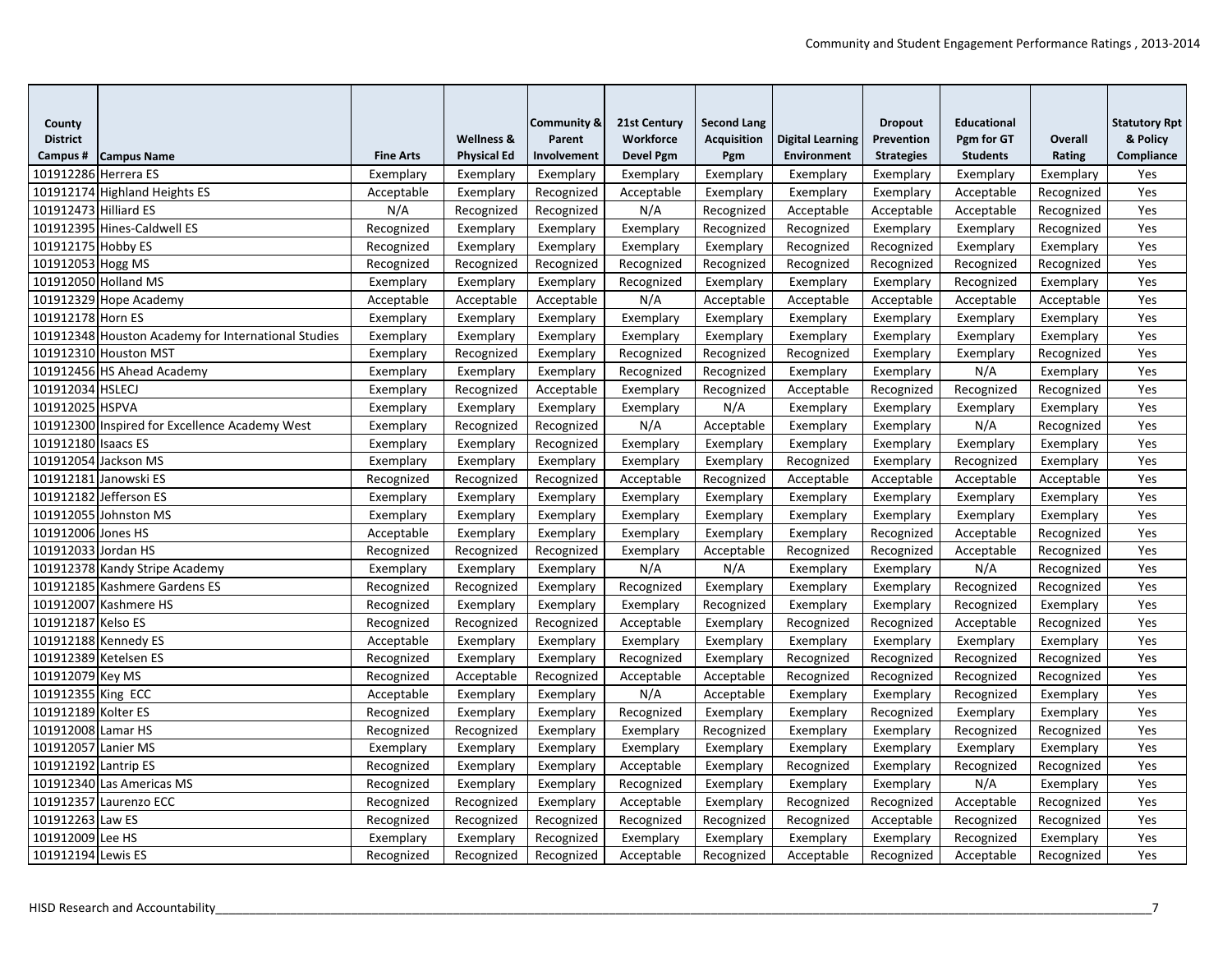| County                |                                          |                  |                       | <b>Community &amp;</b> | 21st Century     | <b>Second Lang</b> |                         | <b>Dropout</b>    | <b>Educational</b> |            | <b>Statutory Rpt</b> |
|-----------------------|------------------------------------------|------------------|-----------------------|------------------------|------------------|--------------------|-------------------------|-------------------|--------------------|------------|----------------------|
| <b>District</b>       |                                          |                  | <b>Wellness &amp;</b> | Parent                 | Workforce        | <b>Acquisition</b> | <b>Digital Learning</b> | Prevention        | Pgm for GT         | Overall    | & Policy             |
| Campus#               | <b>Campus Name</b>                       | <b>Fine Arts</b> | <b>Physical Ed</b>    | Involvement            | <b>Devel Pgm</b> | Pgm                | <b>Environment</b>      | <b>Strategies</b> | <b>Students</b>    | Rating     | Compliance           |
| 101912324 Liberty HS  |                                          | Recognized       | Exemplary             | Recognized             | Recognized       | Exemplary          | Recognized              | Recognized        | Recognized         | Recognized | Yes                  |
| 101912195 Lockhart ES |                                          | Exemplary        | Exemplary             | Exemplary              | Exemplary        | Exemplary          | Exemplary               | Exemplary         | Exemplary          | Exemplary  | Yes                  |
|                       | 101912059 Long Academy                   | Acceptable       | Exemplary             | Recognized             | Recognized       | Recognized         | Recognized              | Acceptable        | Acceptable         | Recognized | Yes                  |
|                       | 101912196 Longfellow ES                  | Exemplary        | N/A                   | N/A                    | N/A              | Exemplary          | Exemplary               | Exemplary         | Exemplary          | Exemplary  | Yes                  |
| 101912197 Looscan ES  |                                          | Exemplary        | Exemplary             | Exemplary              | Recognized       | Exemplary          | Recognized              | Exemplary         | Recognized         | Exemplary  | Yes                  |
| 101912198 Love ES     |                                          | Exemplary        | Exemplary             | Exemplary              | Recognized       | Exemplary          | Exemplary               | Exemplary         | Exemplary          | Exemplary  | Yes                  |
| 101912199 Lovett ES   |                                          | Exemplary        | Exemplary             | Exemplary              | Exemplary        | Recognized         | Exemplary               | Exemplary         | Recognized         | Exemplary  | Yes                  |
| 101912128 Lyons ES    |                                          | Exemplary        | Exemplary             | Exemplary              | Recognized       | Recognized         | Exemplary               | Exemplary         | Exemplary          | Exemplary  | Yes                  |
|                       | 101912201 MacGregor ES                   | Exemplary        | Exemplary             | Exemplary              | Exemplary        | Exemplary          | Exemplary               | Exemplary         | Exemplary          | Exemplary  | Yes                  |
| 101912203 Mading ES   |                                          | Acceptable       | Exemplary             | Acceptable             | Acceptable       | Exemplary          | Acceptable              | Exemplary         | Acceptable         | Recognized | Yes                  |
|                       | 101912010 Madison HS                     | Exemplary        | Exemplary             | Exemplary              | Exemplary        | Exemplary          | Exemplary               | Recognized        | Recognized         | Exemplary  | Yes                  |
|                       | 101912460 Mandarin Chinese School        | Exemplary        | Exemplary             | Exemplary              | Exemplary        | Exemplary          | Recognized              | N/A               | Exemplary          | Exemplary  | Yes                  |
|                       | 101912480 Marshall ES                    | Exemplary        | Exemplary             | Exemplary              | Exemplary        | Exemplary          | Exemplary               | Exemplary         | Exemplary          | Exemplary  | Yes                  |
|                       | 101912061 Marshall MS                    | Exemplary        | Exemplary             | Exemplary              | Exemplary        | Exemplary          | Exemplary               | Exemplary         | Exemplary          | Exemplary  | Yes                  |
|                       | 101912289 Martinez, C. ES                | Recognized       | Exemplary             | Exemplary              | Recognized       | Exemplary          | Recognized              | Exemplary         | Recognized         | Recognized | Yes                  |
|                       | 101912298 Martinez, R. ES                | Exemplary        | Exemplary             | Exemplary              | Exemplary        | Exemplary          | Exemplary               | Exemplary         | Exemplary          | Exemplary  | Yes                  |
|                       | 101912179 McGowen ES                     | Recognized       | Exemplary             | Exemplary              | Recognized       | Exemplary          | Exemplary               | Exemplary         | Recognized         | Exemplary  | Yes                  |
|                       | 101912227 McNamara ES                    | Exemplary        | Exemplary             | Exemplary              | Exemplary        | Exemplary          | Exemplary               | Exemplary         | Exemplary          | Exemplary  | Yes                  |
|                       | 101912062 McReynolds MS                  | Acceptable       | Acceptable            | Acceptable             | Acceptable       | Acceptable         | Acceptable              | Acceptable        | Acceptable         | Acceptable | Yes                  |
|                       | 101912204 Memorial ES                    | Acceptable       | Recognized            | Acceptable             | Acceptable       | Acceptable         | Unacceptable            | Exemplary         | Recognized         | Recognized | Yes                  |
| 101912011 Milby HS    |                                          | Recognized       | Recognized            | Recognized             | Recognized       | Recognized         | Recognized              | Exemplary         | Recognized         | Recognized | Yes                  |
| 101912299 Milne ES    |                                          | Recognized       | Recognized            | Recognized             | N/A              | Recognized         | Recognized              | Recognized        | Recognized         | Recognized | Yes                  |
|                       | 101912354 Mistral ECC                    | Recognized       | Exemplary             | Exemplary              | Recognized       | Exemplary          | Recognized              | Exemplary         | N/A                | Exemplary  | Yes                  |
| 101912264 Mitchell ES |                                          | Acceptable       | Exemplary             | Exemplary              | Recognized       | Exemplary          | Exemplary               | Exemplary         | Acceptable         | Recognized | Yes                  |
|                       | 101912207 Montgomery ES                  | Exemplary        | Exemplary             | Exemplary              | Recognized       | Exemplary          | Exemplary               | Exemplary         | Exemplary          | Acceptable | Yes                  |
| 101912359 Moreno ES   |                                          | Exemplary        | Exemplary             | Exemplary              | N/A              | Exemplary          | Exemplary               | Exemplary         | Exemplary          | Exemplary  | Yes                  |
|                       | 101912311 Mount Carmel Academy           | Exemplary        | Exemplary             | Exemplary              | Exemplary        | N/A                | Exemplary               | Exemplary         | N/A                | Exemplary  | Yes                  |
| 101912209 Neff ECC    |                                          | Exemplary        | Exemplary             | Exemplary              | Recognized       | Exemplary          | Recognized              | Exemplary         | Exemplary          | Exemplary  | Yes                  |
| 101912394 Neff ES     |                                          | Exemplary        | Exemplary             | Exemplary              | N/A              | Exemplary          | Exemplary               | N/A               | Exemplary          | Exemplary  | Yes                  |
|                       | 101912477 North Forest HS                | Acceptable       | Acceptable            | Acceptable             | Acceptable       | Acceptable         | Acceptable              | Recognized        | Acceptable         | Acceptable | Yes                  |
|                       | 101912308 North Houston Early College HS | Exemplary        | Exemplary             | Exemplary              | Exemplary        | Exemplary          | Exemplary               | Exemplary         | Exemplary          | Exemplary  | Yes                  |
|                       | 101912210 Northline ES                   | Acceptable       | Recognized            | Recognized             | Acceptable       | Recognized         | Recognized              | Recognized        | Recognized         | Recognized | Yes                  |
|                       | 101912211 Oak Forest ES                  | Exemplary        | Exemplary             | Exemplary              | Exemplary        | Exemplary          | Exemplary               | Exemplary         | Exemplary          | Exemplary  | Yes                  |
| 101912212 Oates ES    |                                          | Recognized       | Exemplary             | Recognized             | Recognized       | Exemplary          | Recognized              | Exemplary         | Recognized         | Recognized | Yes                  |
| 101912338 Ortiz MS    |                                          | Recognized       | Recognized            | Acceptable             | Acceptable       | Recognized         | Unacceptable            | Acceptable        | Unacceptable       | Acceptable | Yes                  |
|                       | 101912213 Osborne ES                     | Exemplary        | Exemplary             | Exemplary              | Exemplary        | Exemplary          | Exemplary               | Exemplary         | Exemplary          | Exemplary  | Yes                  |
| 101912113 Paige ES    |                                          | Exemplary        | Exemplary             | Exemplary              | Exemplary        | Exemplary          | Exemplary               | Exemplary         | Exemplary          | Exemplary  | Yes                  |
|                       | 101912214 Park Place ES                  | Exemplary        | Exemplary             | Exemplary              | Recognized       | Exemplary          | Exemplary               | Exemplary         | Exemplary          | Exemplary  | Yes                  |
| 101912215 Parker ES   |                                          | Exemplary        | Exemplary             | Exemplary              | Exemplary        | Exemplary          | Exemplary               | Exemplary         | Exemplary          | Exemplary  | Yes                  |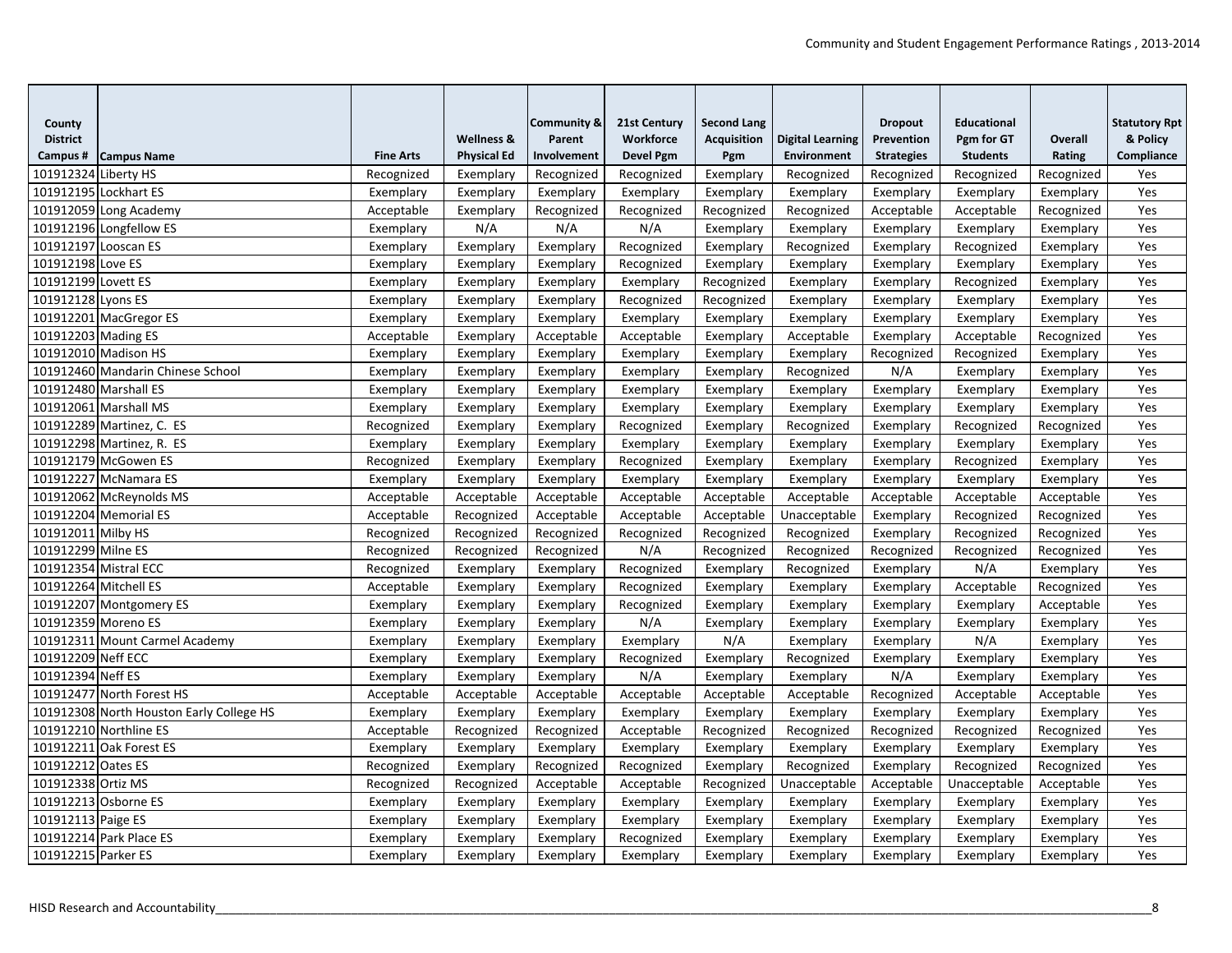| County               |                                         |                  |                       | <b>Community &amp;</b> | 21st Century     | <b>Second Lang</b> |                         | <b>Dropout</b>    | <b>Educational</b> |            | <b>Statutory Rpt</b> |
|----------------------|-----------------------------------------|------------------|-----------------------|------------------------|------------------|--------------------|-------------------------|-------------------|--------------------|------------|----------------------|
| <b>District</b>      |                                         |                  | <b>Wellness &amp;</b> | Parent                 | Workforce        | <b>Acquisition</b> | <b>Digital Learning</b> | Prevention        | Pgm for GT         | Overall    | & Policy             |
| Campus#              | <b>Campus Name</b>                      | <b>Fine Arts</b> | <b>Physical Ed</b>    | Involvement            | <b>Devel Pgm</b> | Pgm                | <b>Environment</b>      | <b>Strategies</b> | <b>Students</b>    | Rating     | Compliance           |
|                      | 101912216 Patterson ES                  | Recognized       | Exemplary             | Exemplary              | Exemplary        | Exemplary          | Exemplary               | Exemplary         | Recognized         | Exemplary  | Yes                  |
| 101912217 Peck ES    |                                         | Exemplary        | Exemplary             | Recognized             | Exemplary        | Exemplary          | Exemplary               | Exemplary         | Exemplary          | Exemplary  | Yes                  |
|                      | 101912064 Pershing MS                   | Exemplary        | Exemplary             | Exemplary              | Recognized       | Acceptable         | Acceptable              | Recognized        | Exemplary          | Recognized | Yes                  |
|                      | 101912265 Petersen ES                   | Recognized       | Exemplary             | Recognized             | Recognized       | Exemplary          | Recognized              | Exemplary         | Acceptable         | Recognized | Yes                  |
|                      | 101912218 Pilgrim Academy               | Exemplary        | Exemplary             | Exemplary              | Exemplary        | Exemplary          | Exemplary               | Exemplary         | Exemplary          | Exemplary  | Yes                  |
|                      | 101912337 Pin Oak MS                    | Exemplary        | Exemplary             | Exemplary              | Exemplary        | Exemplary          | Recognized              | Exemplary         | Exemplary          | Exemplary  | Yes                  |
|                      | 101912219 Piney Point ES                | Exemplary        | Exemplary             | Exemplary              | Recognized       | Exemplary          | Exemplary               | Recognized        | Recognized         | Exemplary  | Yes                  |
|                      | 101912220 Pleasantville ES              | Exemplary        | Exemplary             | Exemplary              | Exemplary        | Exemplary          | Exemplary               | Exemplary         | Exemplary          | Exemplary  | Yes                  |
| 101912221 Poe ES     |                                         | Exemplary        | Exemplary             | Exemplary              | Exemplary        | Exemplary          | Exemplary               | Exemplary         | Exemplary          | Exemplary  | Yes                  |
|                      | 101912222 Port Houston ES               | Recognized       | Exemplary             | Exemplary              | Recognized       | Exemplary          | Recognized              | Exemplary         | Exemplary          | Exemplary  | Yes                  |
|                      | 101912071 Project Chrysalis MS          | Recognized       | Recognized            | Recognized             | Recognized       | Recognized         | Recognized              | Recognized        | Recognized         | Recognized | Yes                  |
| 101912223 Pugh ES    |                                         | Exemplary        | Exemplary             | Exemplary              | Exemplary        | Exemplary          | Exemplary               | Exemplary         | Exemplary          | Exemplary  | Yes                  |
|                      | 101912349 REACH Alternative HS          | Recognized       | Exemplary             | Recognized             | Recognized       | Exemplary          | Exemplary               | Recognized        | N/A                | Recognized | Yes                  |
| 101912012 Reagan HS  |                                         | Exemplary        | Exemplary             | Exemplary              | Exemplary        | Exemplary          | Exemplary               | Exemplary         | Exemplary          | Exemplary  | Yes                  |
|                      | 101912382 Reagan K-8 Educational Center | Exemplary        | Exemplary             | Exemplary              | Exemplary        | Exemplary          | Exemplary               | Exemplary         | Exemplary          | Exemplary  | Yes                  |
| 101912224 Red ES     |                                         | Recognized       | Exemplary             | Recognized             | Exemplary        | Recognized         | Recognized              | Recognized        | Exemplary          | Recognized | Yes                  |
| 101912060 Revere MS  |                                         | Recognized       | Exemplary             | Exemplary              | Exemplary        | Recognized         | Recognized              | Recognized        | Recognized         | Recognized | Yes                  |
|                      | 101912225 Reynolds ES                   | Acceptable       | Recognized            | Exemplary              | Recognized       | Acceptable         | Exemplary               | Recognized        | Recognized         | Acceptable | Yes                  |
| 101912080 Rice MS    |                                         | Exemplary        | Exemplary             | Exemplary              | Exemplary        | Exemplary          | Exemplary               | Exemplary         | Exemplary          | Exemplary  | Yes                  |
|                      | 101912228 River Oaks ES                 | Exemplary        | Exemplary             | Exemplary              | Exemplary        | Exemplary          | Exemplary               | Exemplary         | Exemplary          | Exemplary  | Yes                  |
| 101912229 Roberts ES |                                         | Exemplary        | Exemplary             | Exemplary              | Exemplary        | Exemplary          | Exemplary               | Exemplary         | Exemplary          | Exemplary  | Yes                  |
|                      | 101912186 Robinson ES                   | Acceptable       | Exemplary             | Acceptable             | Acceptable       | Recognized         | Recognized              | Recognized        | Acceptable         | Recognized | Yes                  |
|                      | 101912372 Rodriguez ES                  | Exemplary        | Exemplary             | Exemplary              | Exemplary        | Exemplary          | Exemplary               | Exemplary         | Exemplary          | Exemplary  | Yes                  |
|                      | 101912039 Rogers, T. H. MS              | Exemplary        | Exemplary             | Exemplary              | Exemplary        | Exemplary          | Exemplary               | Exemplary         | Exemplary          | Exemplary  | Yes                  |
|                      | 101912231 Roosevelt ES                  | Recognized       | Exemplary             | Exemplary              | Recognized       | Exemplary          | Exemplary               | Exemplary         | Exemplary          | Exemplary  | Yes                  |
| 101912232 Ross ES    |                                         | Recognized       | Exemplary             | Exemplary              | Exemplary        | Recognized         | Exemplary               | Exemplary         | Exemplary          | Exemplary  | Yes                  |
| 101912233 Rucker ES  |                                         | Recognized       | Exemplary             | Exemplary              | Recognized       | Exemplary          | Exemplary               | Exemplary         | Exemplary          | Exemplary  | Yes                  |
| 101912234 Rusk ES    |                                         | Exemplary        | Exemplary             | Recognized             | Exemplary        | Exemplary          | Recognized              | Exemplary         | Exemplary          | Exemplary  | Yes                  |
| 101912281 Sanchez ES |                                         | Exemplary        | Exemplary             | Exemplary              | Exemplary        | Exemplary          | Exemplary               | Exemplary         | Exemplary          | Exemplary  | Yes                  |
|                      | 101912237 Scarborough ES                | Exemplary        | Exemplary             | Exemplary              | Acceptable       | Exemplary          | Exemplary               | Exemplary         | Unacceptable       | Exemplary  | Yes                  |
|                      | 101912024 Scarborough HS                | Acceptable       | Recognized            | Acceptable             | Recognized       | Recognized         | Recognized              | Recognized        | Recognized         | Recognized | Yes                  |
|                      | 101912353 School at St George Place     | Exemplary        | Exemplary             | Exemplary              | Recognized       | Exemplary          | Exemplary               | Exemplary         | Exemplary          | Exemplary  | Yes                  |
|                      | 101912269 Scroggins ES                  | Exemplary        | Recognized            | Recognized             | N/A              | Recognized         | Recognized              | Exemplary         | Recognized         | Recognized | Yes                  |
| 101912373 Seguin ES  |                                         | Exemplary        | Exemplary             | Exemplary              | N/A              | Exemplary          | Exemplary               | Exemplary         | Exemplary          | Exemplary  | Yes                  |
|                      | 101912276 Shadowbriar ES                | Exemplary        | Exemplary             | Exemplary              | Exemplary        | Exemplary          | Exemplary               | Exemplary         | Exemplary          | Exemplary  | Yes                  |
|                      | 101912479 Shadydale ES                  | Exemplary        | Exemplary             | Exemplary              | Exemplary        | Exemplary          | Exemplary               | Exemplary         | Exemplary          | Exemplary  | Yes                  |
|                      | 101912023 Sharpstown HS                 | Recognized       | Recognized            | Recognized             | Recognized       | Exemplary          | Exemplary               | Recognized        | Recognized         | Recognized | Yes                  |
|                      | 101912081 Sharpstown International      | Exemplary        | Exemplary             | Exemplary              | Exemplary        | Exemplary          | Exemplary               | Exemplary         | Exemplary          | Exemplary  | Yes                  |
| 101912239 Shearn ES  |                                         | Exemplary        | Exemplary             | Recognized             | Exemplary        | Exemplary          | Exemplary               | Exemplary         | Exemplary          | Exemplary  | Yes                  |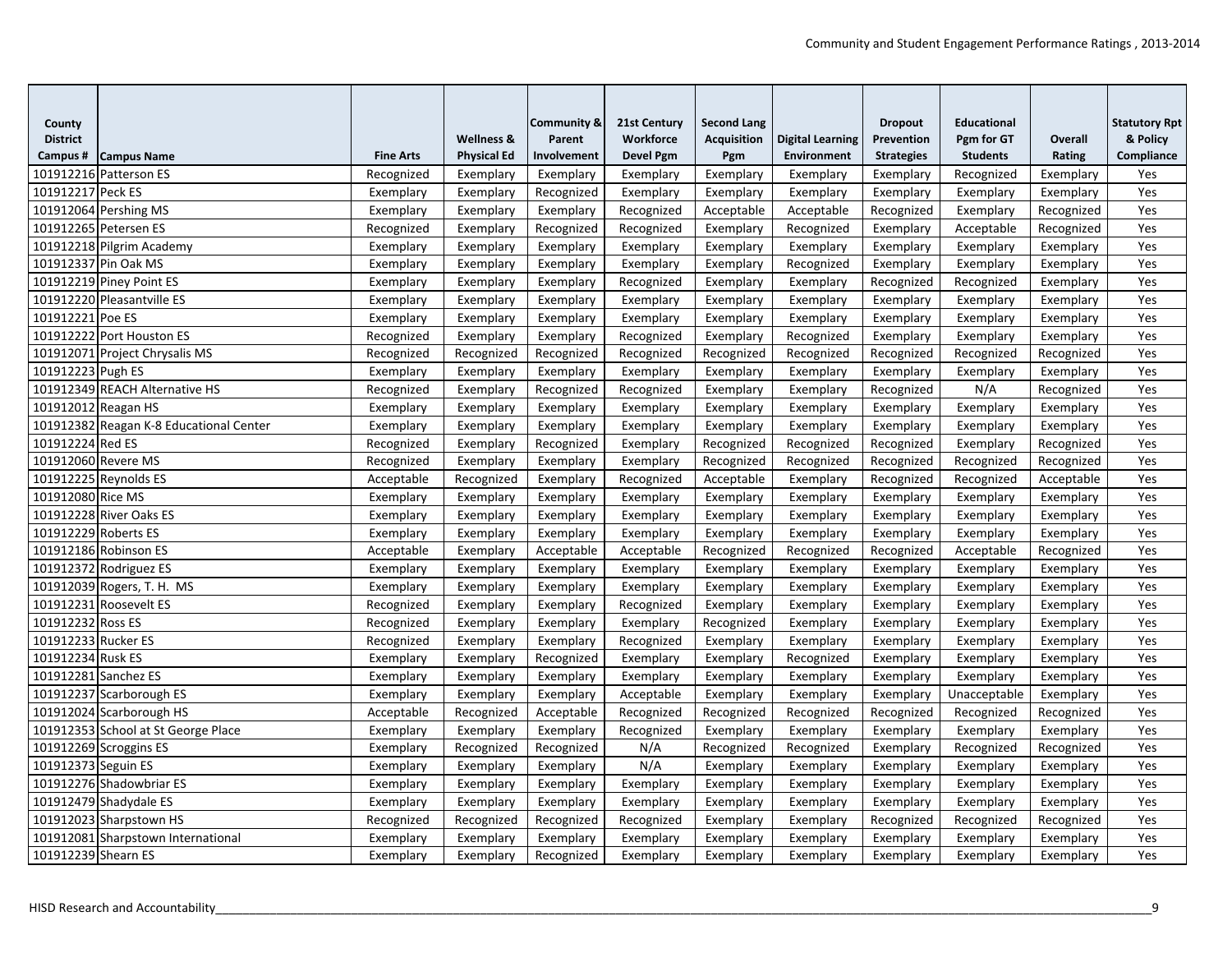| County<br><b>District</b> |                                     |                  | <b>Wellness &amp;</b> | <b>Community &amp;</b><br>Parent | 21st Century<br>Workforce | <b>Second Lang</b><br><b>Acquisition</b> | <b>Digital Learning</b> | <b>Dropout</b><br>Prevention | <b>Educational</b><br>Pgm for GT | Overall    | <b>Statutory Rpt</b><br>& Policy |
|---------------------------|-------------------------------------|------------------|-----------------------|----------------------------------|---------------------------|------------------------------------------|-------------------------|------------------------------|----------------------------------|------------|----------------------------------|
| Campus#                   | <b>Campus Name</b>                  | <b>Fine Arts</b> | <b>Physical Ed</b>    | Involvement                      | <b>Devel Pgm</b>          | Pgm                                      | <b>Environment</b>      | <b>Strategies</b>            | <b>Students</b>                  | Rating     | Compliance                       |
|                           | 101912240 Sherman ES                | Recognized       | Exemplary             | Recognized                       | Acceptable                | Exemplary                                | Recognized              | Recognized                   | Acceptable                       | Recognized | Yes                              |
| 101912241 Sinclair ES     |                                     | Exemplary        | Exemplary             | Exemplary                        | Exemplary                 | Exemplary                                | Exemplary               | Exemplary                    | Exemplary                        | Exemplary  | Yes                              |
| 101912242 Smith ES        |                                     | Acceptable       | Recognized            | Recognized                       | Acceptable                | Exemplary                                | Recognized              | Acceptable                   | Recognized                       | Recognized | Yes                              |
|                           | 101912486 South Early College HS    | Acceptable       | Acceptable            | Recognized                       | Recognized                | Recognized                               | Recognized              | Recognized                   | Recognized                       | Recognized | Yes                              |
|                           | 101912244 Southmayd ES              | Exemplary        | Exemplary             | Exemplary                        | Exemplary                 | Exemplary                                | Exemplary               | Exemplary                    | Exemplary                        | Exemplary  | Yes                              |
| 101912014 Sterling HS     |                                     | Acceptable       | Exemplary             | Exemplary                        | Recognized                | Recognized                               | Recognized              | Exemplary                    | Acceptable                       | Recognized | Yes                              |
| 101912245 Stevens ES      |                                     | Exemplary        | Exemplary             | Exemplary                        | Recognized                | Exemplary                                | Exemplary               | Exemplary                    | Exemplary                        | Exemplary  | Yes                              |
|                           | 101912098 Stevenson MS              | Recognized       | Recognized            | Recognized                       | Acceptable                | Acceptable                               | Acceptable              | Exemplary                    | Exemplary                        | Recognized | Yes                              |
|                           | 101912163 Sugar Grove Academy       | Acceptable       | Recognized            | Acceptable                       | Exemplary                 | Acceptable                               | Exemplary               | Exemplary                    | Acceptable                       | Recognized | Yes                              |
| 101912248 Sutton ES       |                                     | Exemplary        | Exemplary             | Exemplary                        | N/A                       | Exemplary                                | Exemplary               | Exemplary                    | Exemplary                        | Exemplary  | Yes                              |
|                           | 101912100 Texas Connections Academy | Recognized       | N/A                   | Exemplary                        | N/A                       | N/A                                      | Exemplary               | Exemplary                    | Recognized                       | Exemplary  | Yes                              |
|                           | 101912077 Thomas MS                 | Exemplary        | Recognized            | Exemplary                        | N/A                       | Recognized                               | Exemplary               | Exemplary                    | Recognized                       | Acceptable | Yes                              |
|                           | 101912243 Thompson ES               | Exemplary        | Exemplary             | Exemplary                        | Acceptable                | Acceptable                               | Exemplary               | Exemplary                    | Acceptable                       | Recognized | Yes                              |
| 101912279 Tijerina ES     |                                     | Exemplary        | Recognized            | Acceptable                       | Recognized                | Recognized                               | Recognized              | Recognized                   | Acceptable                       | Recognized | Yes                              |
| 101912374 Tinsley ES      |                                     | Exemplary        | Exemplary             | Exemplary                        | Exemplary                 | Exemplary                                | Exemplary               | Exemplary                    | Exemplary                        | Exemplary  | Yes                              |
| 101912249 Travis ES       |                                     | Exemplary        | Exemplary             | Exemplary                        | Exemplary                 | Exemplary                                | Exemplary               | Exemplary                    | Exemplary                        | Exemplary  | Yes                              |
|                           | 101912328 TSU Charter               | N/A              | N/A                   | Recognized                       | N/A                       | N/A                                      | Acceptable              | N/A                          | N/A                              | Recognized | Yes                              |
| 101912251 Twain ES        |                                     | Exemplary        | Exemplary             | Exemplary                        | Exemplary                 | Exemplary                                | Exemplary               | Exemplary                    | Exemplary                        | Exemplary  | Yes                              |
|                           | 101912285 Valley West ES            | Acceptable       | Recognized            | Recognized                       | Acceptable                | Exemplary                                | Exemplary               | Recognized                   | Recognized                       | Recognized | Yes                              |
|                           | 101912252 Wainwright ES             | Exemplary        | Exemplary             | Exemplary                        | Recognized                | Exemplary                                | Exemplary               | Exemplary                    | Recognized                       | Exemplary  | Yes                              |
|                           | 101912253 Walnut Bend ES            | Exemplary        | Exemplary             | Exemplary                        | Recognized                | Exemplary                                | Recognized              | Exemplary                    | Exemplary                        | Exemplary  | Yes                              |
| 101912015 Waltrip HS      |                                     | Exemplary        | Exemplary             | Exemplary                        | Exemplary                 | Exemplary                                | Exemplary               | Exemplary                    | Exemplary                        | Exemplary  | Yes                              |
|                           | 101912016 Washington HS             | Exemplary        | Exemplary             | Recognized                       | Exemplary                 | Exemplary                                | Exemplary               | Exemplary                    | Exemplary                        | Exemplary  | Yes                              |
| 101912056 Welch MS        |                                     | Recognized       | Recognized            | Acceptable                       | Acceptable                | Exemplary                                | Acceptable              | Acceptable                   | Acceptable                       | Acceptable | Yes                              |
| 101912254 Wesley ES       |                                     | Exemplary        | Exemplary             | Exemplary                        | Exemplary                 | Exemplary                                | Exemplary               | Exemplary                    | Exemplary                        | Exemplary  | Yes                              |
|                           | 101912255 West University ES        | Exemplary        | N/A                   | Exemplary                        | Exemplary                 | Exemplary                                | Exemplary               | Exemplary                    | Exemplary                        | Exemplary  | Yes                              |
|                           | 101912099 Westbriar MS              | Exemplary        | Exemplary             | Exemplary                        | Exemplary                 | Exemplary                                | Exemplary               | Exemplary                    | Exemplary                        | Exemplary  | Yes                              |
|                           | 101912017 Westbury HS               | Exemplary        | Exemplary             | Exemplary                        | Exemplary                 | Exemplary                                | Exemplary               | Exemplary                    | Recognized                       | Exemplary  | Yes                              |
|                           | 101912036 Westside HS               | Exemplary        | Acceptable            | Recognized                       | Exemplary                 | Recognized                               | Recognized              | Recognized                   | Recognized                       | Recognized | Yes                              |
|                           | 101912256 Wharton Academy           | Exemplary        | Exemplary             | Exemplary                        | Exemplary                 | Exemplary                                | Exemplary               | Exemplary                    | Exemplary                        | Exemplary  | Yes                              |
|                           | 101912018 Wheatley HS               | Recognized       | Exemplary             | Acceptable                       | Acceptable                | Acceptable                               | Recognized              | Acceptable                   | Acceptable                       | Acceptable | Yes                              |
| 101912257 Whidby ES       |                                     | Recognized       | Recognized            | Recognized                       | Recognized                | Recognized                               | Exemplary               | Exemplary                    | Recognized                       | Recognized | Yes                              |
| 101912267 White ES        |                                     | Exemplary        | Exemplary             | Exemplary                        | N/A                       | Exemplary                                | Recognized              | Exemplary                    | Exemplary                        | Exemplary  | Yes                              |
|                           | 101912258 Whittier ES               | Exemplary        | Exemplary             | Exemplary                        | Exemplary                 | Exemplary                                | Exemplary               | Exemplary                    | Exemplary                        | Exemplary  | Yes                              |
|                           | 101912082 Williams MS               | Recognized       | Exemplary             | Recognized                       | Recognized                | Recognized                               | Exemplary               | Exemplary                    | Recognized                       | Recognized | Yes                              |
|                           | 101912259 Wilson Montessori         | Exemplary        | Exemplary             | Exemplary                        | Exemplary                 | Exemplary                                | Exemplary               | Exemplary                    | Exemplary                        | Exemplary  | Yes                              |
|                           | 101912260 Windsor Village ES        | Exemplary        | Exemplary             | Exemplary                        | Recognized                | Exemplary                                | Exemplary               | Exemplary                    | Exemplary                        | Exemplary  | Yes                              |
|                           | 101912127 Woodson ES                | Acceptable       | Exemplary             | Exemplary                        | Exemplary                 | Acceptable                               | Acceptable              | Recognized                   | Recognized                       | Acceptable | Yes                              |
|                           | 101912019 Worthing HS               | Recognized       | Exemplary             | Recognized                       | Exemplary                 | Recognized                               | Exemplary               | Recognized                   | Recognized                       | Recognized | Yes                              |